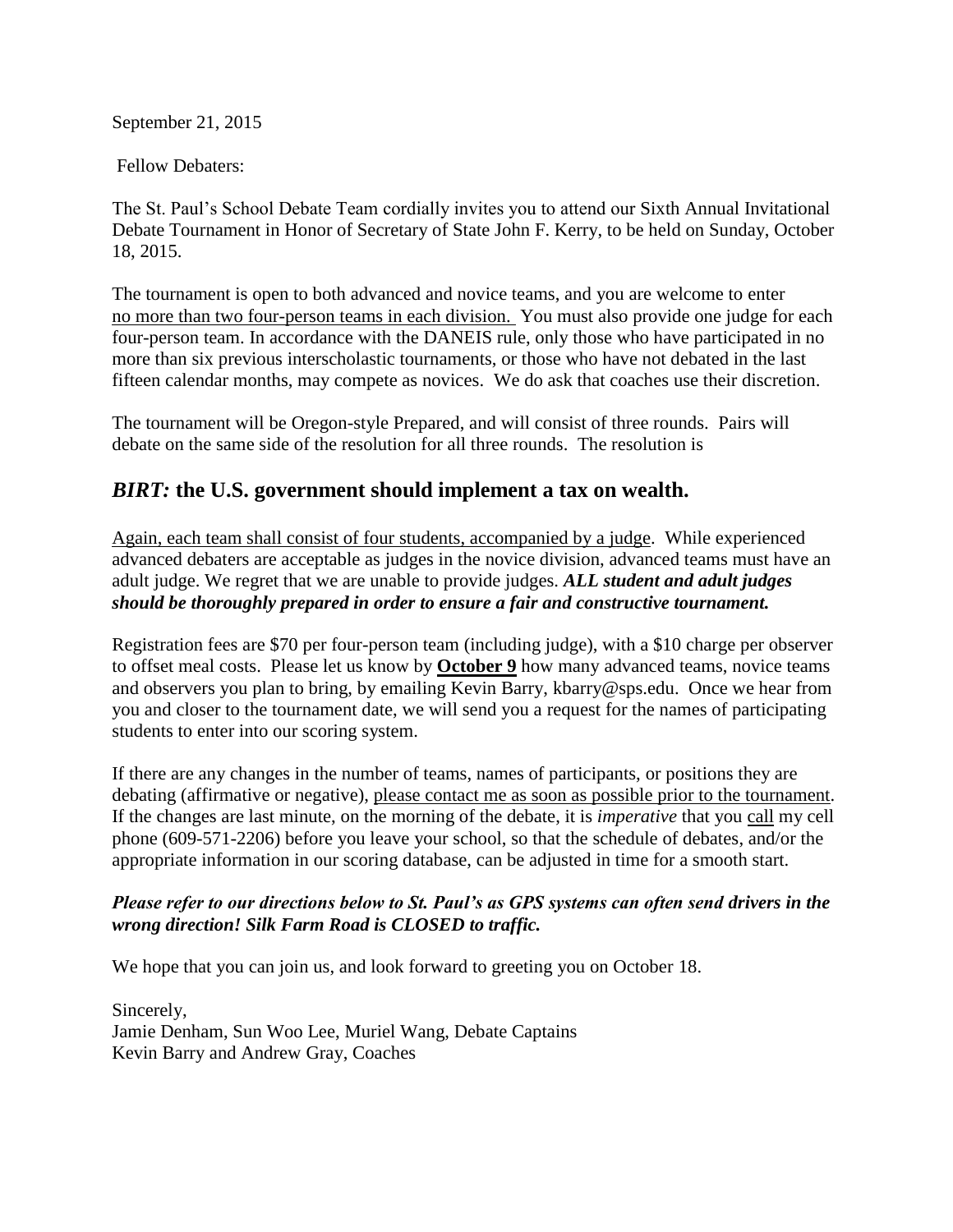### *ST. PAUL'S SIXTH ANNUAL INVITATIONAL DEBATE TOURNAMENT IN HONOR OF SECRETARY OF STATE JOHN F. KERRY '62*

# **Sunday, October 18, 2015**

# *BIRT:* **the U.S. government should implement a tax on wealth.**

*Schedule of Events:*

| $10:00 - 11:00$ | <b>Registration, Coit Common Room</b>                                                                              |
|-----------------|--------------------------------------------------------------------------------------------------------------------|
| 10:00-11:00     | <b>Brunch, Coit Upper Dining Hall</b>                                                                              |
| 11:00-11:30     | Joint Debaters' and Judges' Meeting, Coit Upper Dining Hall<br><b>Timers'/Runners' Meeting in Coit Common Room</b> |
| $11:45 - 1:00$  | <b>Round One</b>                                                                                                   |
| $1:00 - 2:15$   | <b>Round Two</b>                                                                                                   |
| $2:15 - 3:30$   | <b>Round Three.</b><br>Note: After Round Three snacks will be available back at Coit Upper<br>Dining Hall.         |
| $4:15 - 4:30$   | <b>Awards Ceremony, Coit Upper Dining Hall</b>                                                                     |

**Oregon Style Prepared:**

| 1 <sup>st</sup> Affirmative constructive      | 7 minutes |
|-----------------------------------------------|-----------|
| 2 <sup>nd</sup> Negative cross-examination    | 3 minutes |
| 1 <sup>st</sup> Negative constructive         | 7 minutes |
| 1 <sup>st</sup> Affirmative cross-examination | 3 minutes |
| 2 <sup>nd</sup> Affirmative constructive      | 7 minutes |
| 1 <sup>st</sup> Negative cross-examination    | 3 minutes |
| $2nd$ Negative constructive                   | 7 minutes |
| 2 <sup>nd</sup> Affirmative cross-examination | 3 minutes |
| 1 <sup>st</sup> Negative rebuttal             | 4 minutes |
| 1 <sup>st</sup> Affirmative rebuttal          | 4 minutes |
| $2nd$ Negative rebuttal                       | 4 minutes |
| 2 <sup>nd</sup> Affirmative rebuttal          | 4 minutes |